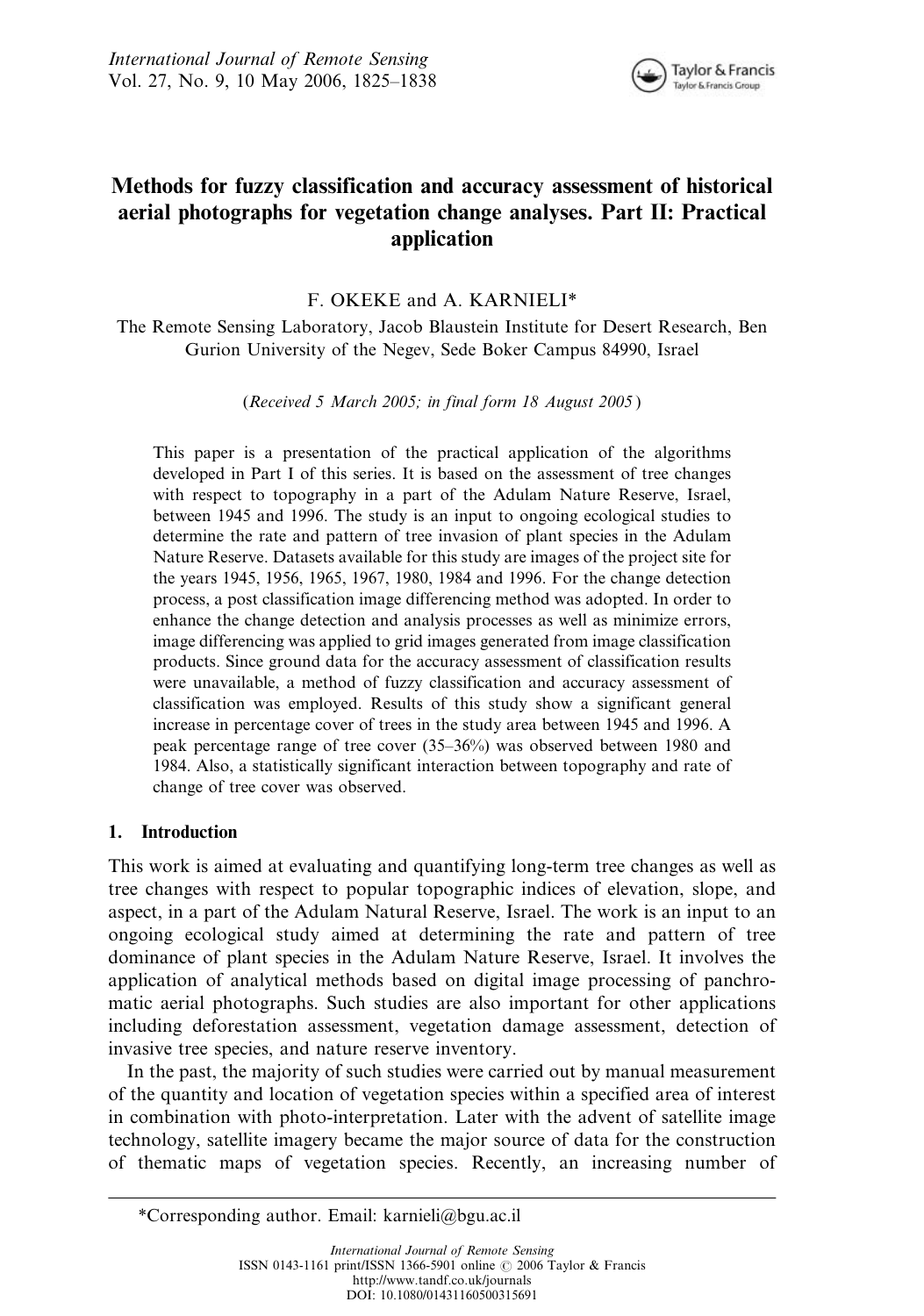researchers are employing digital processing of aerial panchromatic photographs as an effective procedure for extracting reliable vegetation data (Barnes 1989, Carmel and Kadmon 1998, Hudak and Wessman 1998, Kadmon and Harari-Kremer 1999, Turner et al. 1996).

Panchromatic aerial photographs have the disadvantage of having spectral information that is limited to grey-scale values (single band), yet they are the most common type of aerial photograph and the only type for which long-term sequences are available, and they are also available at high spatial resolution. In addition, digital processing of aerial photographs has become easier and cheaper with advances in computer technology and GIS.

In this work, a method of post classification image differencing for change detection is applied. The method requires that the datasets be classified to generate thematic maps of trees and subsequently a change detection procedure is applied with the thematic maps as input. Datasets available for this study spanned a period of 51 years, from 1945 to 1996. Unfortunately, ground data useful for evaluating the accuracy of the classification products for all the datasets were not available. For this reason, the algorithms of fuzzy classification and accuracy assessment of classification products, described in Part I were employed. These methods are useful for the classification of application cases where ground truths are not available.

## 2. Methods

#### 2.1 Data source

The study site is part of the Adulam Nature Reserve, Israel, and covers a distance of 1.78 km in the east–west direction and 1.59 km in the north–south direction with minimum and maximum heights above sea level of 308 m and 390 m, respectively. The Adulam Nature Reserve itself is located in the Judean coastal plain of Israel, and the topography comprises hills separated by valleys. Major tree vegetation consists of Mediterranean Maquis whose density varies according to topography and orientation.

To cover the area of interest, seven sets of panchromatic aerial photographs were acquired. These are photographs for the years 1945, 1956, 1965, 1967, 1980, 1984 and 1996. The photographs are of varying scales ranging from 1 : 12 000 to 1 : 26 000. Also available for the study is a digital elevation model (DEM), of 25 m resolution, covering the project site.

#### 2.2 Image pre-processing

All the photographs were scanned with an A3 UMAX Mirage IIse flatbed scanner at a resolution of 400 dpi, into uncompressed, grey-scale tiff format images. Change detection studies require that all spatial information be registered to a common coordinate frame. To achieve this, the digital image of 1984 was orthorectified using Erdas Imagine software, orthobase module to the New Israel Grid. Ground control points were provided by a GPS measurement of selected targets on the image. Using the orthorectified image of 1984 as a reference image, the remaining sets of 1945, 1956, 1965, 1967, 1980, and 1996 were co-registered to the 1984 orthorectified image. This procedure has been shown to be a reliable technique for image registration for change detection studies (Israel *et al.* 1997). In order to cover the project site, an image mosaic of two images from 1945 was generated with Erdas Imagine Dataprep Module. For the rest of the dataset, one single photograph each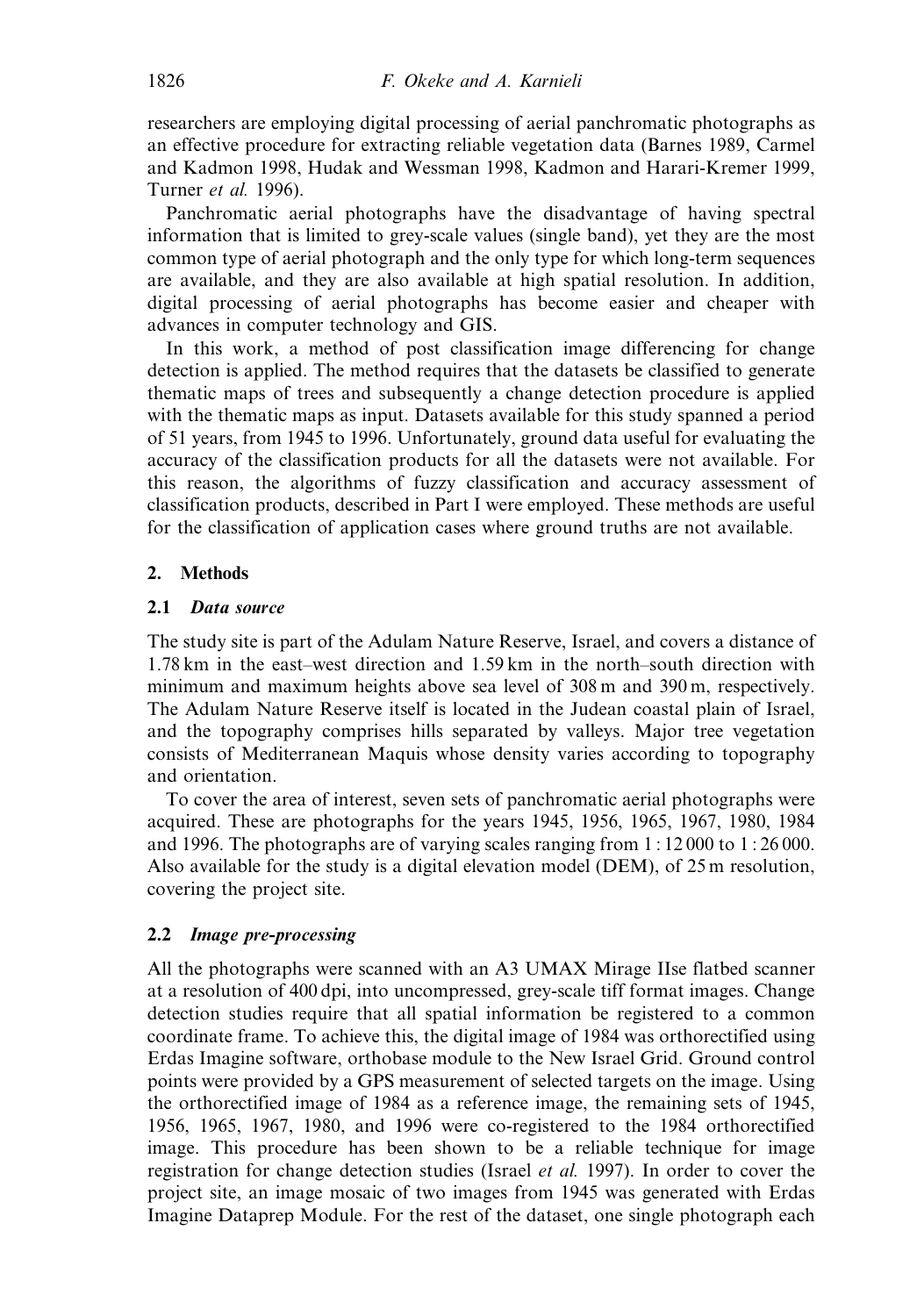covers the project site. Subsequently, a subset of the project site was extracted for each of the georeferenced datasets using a common area of interest polygon, which has been digitized in the New Israel Grid.

Since the datasets have different scales and image sizes, the whole set was further reshaped and resized to a 0.5 m resolution and common image size. To provide consistent digital number (DN) values for all the datasets, the two photographs that make the image mosaic of 1945 were radiometrically normalized using a histogram matching procedure (Erdas Imagine software). Subsequently, all the other images were radiometrically normalized to the image mosaic of 1945.

## 2.3 Image classification and accuracy assessment

Photo interpretation of the seven datasets revealed three distinct classes that can easily be identified. These are classes of trees, shrubs and herbaceous plants, and bare soil. The three classes intermix so much that it was not possible to further distinguish different subclasses of trees or shrubs. Fuzzy classification and accuracy assessment of the seven datasets, in the absence of ground data, were performed in accordance to the procedure described in Part I based on the following steps:

- (1) The base dataset (1945 dataset) was classified into 10 classes using the fuzzy c-means algorithm to yield 10 class centroids and a partition matrix. A defuzzification process was performed to identify pixels that show the highest degree of 'belonginess' to each of the 10 classes. This is equivalent to the traditional hard classification of the dataset into 10 classes.
- (2) The hard product was used in the Erdas Imagine software environment to visually identify the classes that most likely belong to the class of trees, shrubs and herbaceous plants, and bare soil.
- (3) Using the result of step 2, the appropriate classes of the 10 classes were then merged to form the three major classes of trees, shrubs and herbaceous plant, and bare soil.
- (4) Using the membership grades obtained in step 3, defuzzification was again performed to obtain pixels most likely to belong to the three classes of trees, shrubs and herbaceous plants, and bare soil. Thus we now have a hard product as well as a fuzzy product of the three classes.
- (5) A hard product of a subset of the project area was taken as the classification data, and the fuzzy membership grades of the same subset as the reference data. Then, a fuzzy error matrix (Binaghi et al. 1999) was computed. Using the computed fuzzy error matrix, accuracy assessment parameters were then computed. Subsequently, the bootstrap resampling algorithm was used to estimate standard errors of the accuracy assessment parameters.
- (6) The class centroids from the classification of the 1945 dataset, obtained in step 3, were then used in a supervised fuzzy classification mode to compute fuzzy membership grades for the rest of the datasets (1956, 1965, 1967, 1980, 1984 and 1996).
- (7) Steps 4 to 5 were followed for the accuracy assessment of the rest of the datasets.

The hard products from step 2 above were used to build thematic images of class trees for each dataset. The thematic images of class trees were further transformed into raster (grid) maps of percentage of tree cover using programs developed in Matlab. Grids at a resolution of  $10 \text{ m} \times 10 \text{ m}$  (20  $\times$  20 pixels) were generated to cover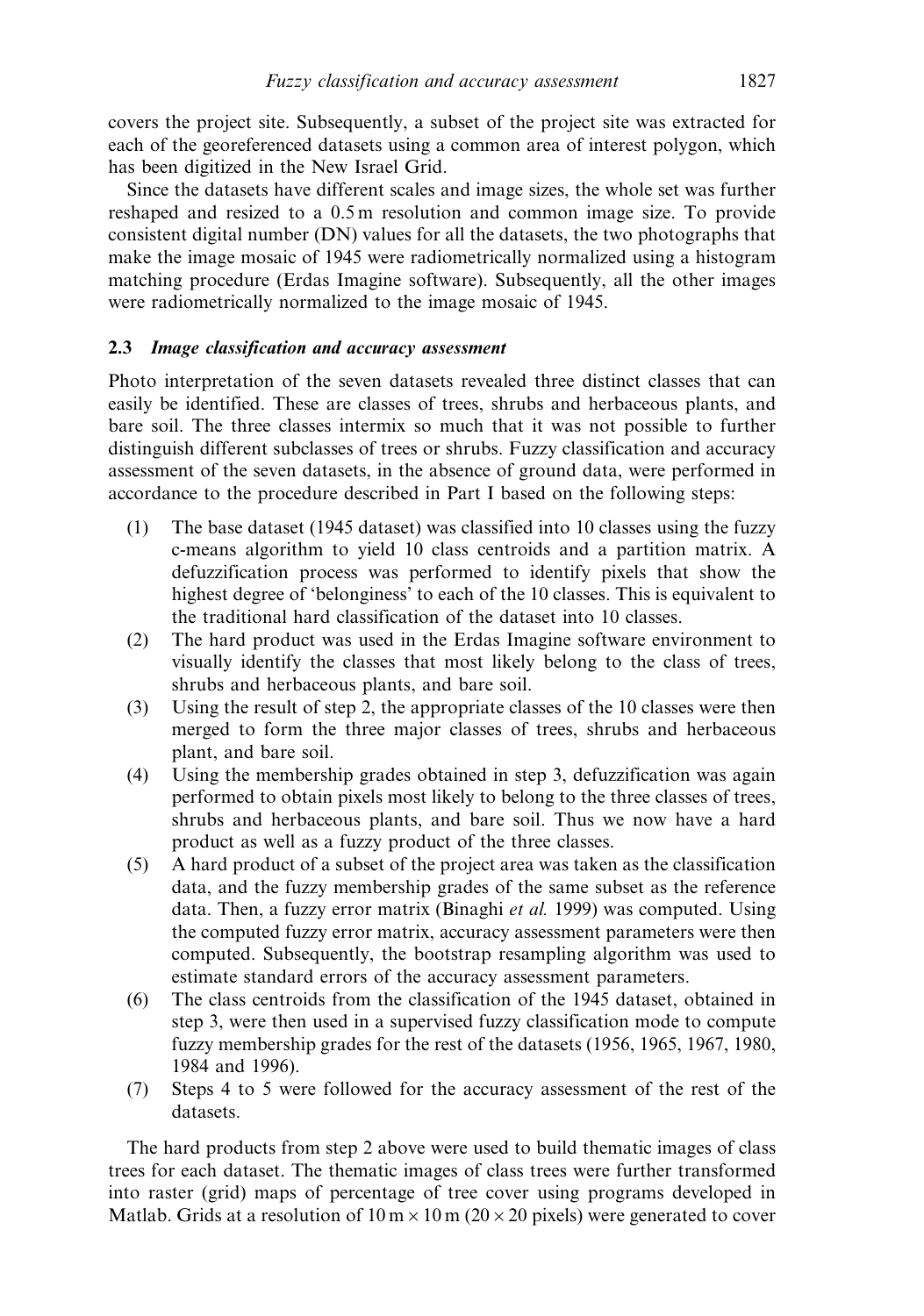the whole project area. The total number of pixels classified as trees within each cell of the grid was used to build the percentage values of trees for each cell and further transformed to grey-scale values. The grid images were used for the change detection and analysis in this study. This is similar to the procedure described in Kadmon and Harari-Kremer (1999). The use of the grid images for change detection enhances the change detection and analysis processes, as well as minimizing errors in the change detection process caused by errors in the georeferencing of images.

#### 2.4 Change detection

The goal of change detection is to discern those areas on digital images that depict change features between two or more image dates. The basic premise in using remote sensing data for change detection is that changes in land cover result in changes in radiance values, which can be detected by a remote sensing procedure. Some of the most commonly used change detection techniques are image differencing, post-classification comparison, principal component analysis, and change vector analysis (Lillesand and Kiefer 2000, Mas 1999).

Out of all the change detection methods, image differencing was found to be the most useful for this project. Image differencing is a practical and straightforward method for a single band change detection procedure. This method is widely used as one of the change detection algorithms for various kinds of environmental assessment in relation to topographic factors as is the case in this study. Also, many investigators favour this method for its accuracy, simplicity of computation, and ease in interpretation.

In the image differencing procedure for change detection, the corresponding pixel values (DNs) from one date are simply subtracted from those of the other. The difference in areas of no-change will be very small approaching zero (0), on the other hand areas of change will manifest larger negative  $(-)$  or positive  $(+)$  values.

A major weakness of this technique is its sensitivity to misregistration and radiometric consistency (Lillesand and Kiefer 2000, Mas 1999). Again, an important consideration in using this technique is how to decide where to place the threshold for change in the differenced image. To address these problems, image differencing for change detection is performed on the classified grid images instead of raw images as stated in §2.3. The use of percentage tree coverage of  $10 \text{ m} \times 10 \text{ m}$  grid cells alleviates the problem of possible misregistration, as well as making it simpler to determine thresholds for positive change, no change, and negative change.

#### 2.5 Terrain analysis

The terrain analysis stage of this study is the representation of information relating to the shape of the terrain with respect to the quantitative changes in the trees. In this study, three important terrain indices—elevation, aspect, and slope—were used to evaluate the quantity of change of trees over the time period of investigation.

The digital elevation model (DEM) of 25 m resolution covering the project site obtained for this study was initially transformed into 0.5 m resolution in order to correspond to the resolution of the difference images to be processed. Subsequently, the transformed DEM was further processed to provide terrain products (elevation, aspect and slope), which would then be used for the analysis.

To obtain these terrain products, the DEM image was first classified into seven classes using an unsupervised classification procedure (Erdas Imagine software).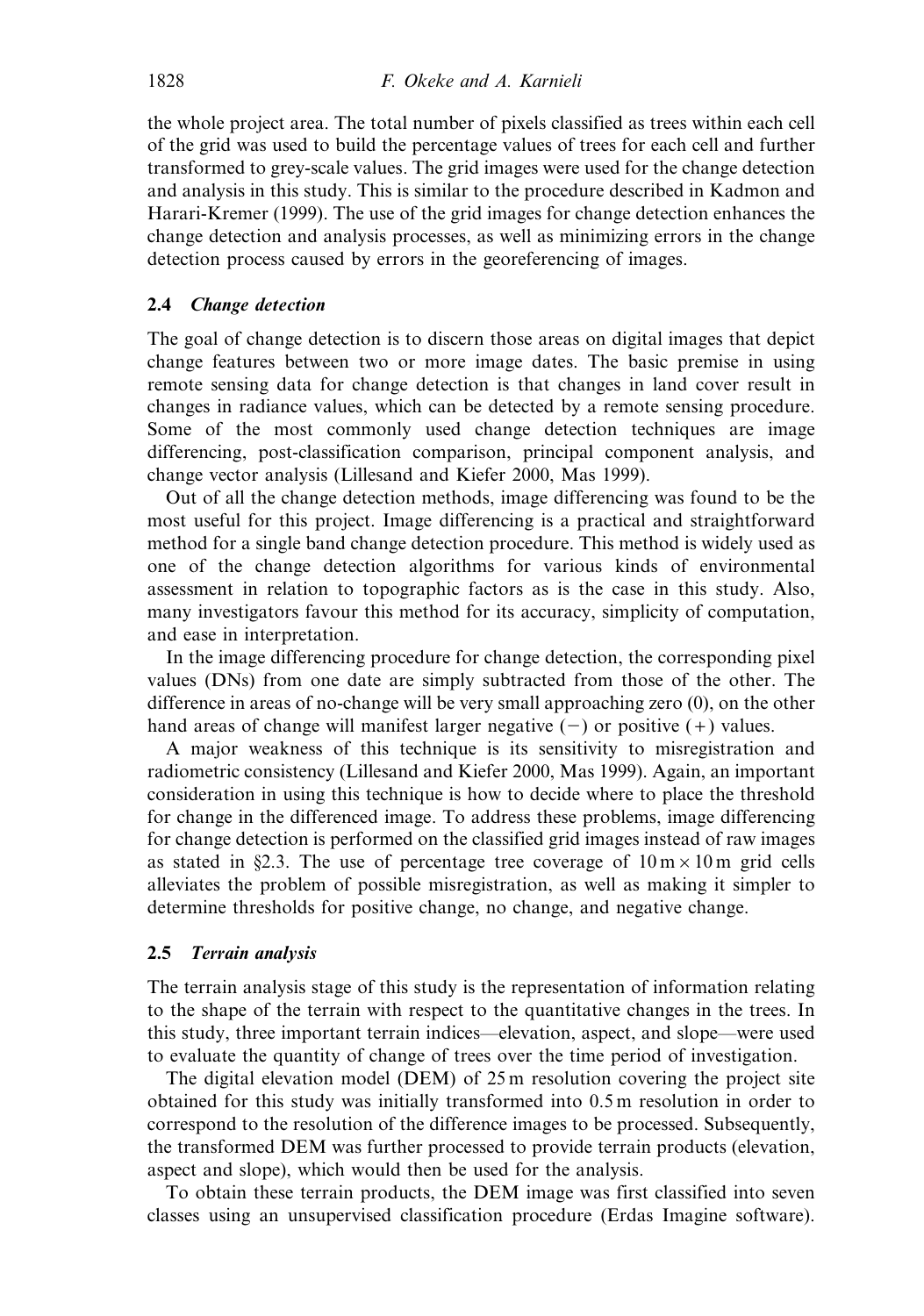Then the height ranges of these classes were computed. An aspect image and a slope image were generated using the Erdas Imagine Topographic Analysis module. In this terrain analysis stage, it is in our interest to identify areas of the project site that fall within a specific range of elevation, slope and aspect. To achieve this, a program was scripted in the Spatial Modeler module in Erdas Imagine to produce images that correspond to the union of the intersection of change-detected images and the different classes of elevation, slope and aspect.

When comparing the means of three or more groups, the statistic of choice is the  $F$ ratio, computed via a one-way analysis of variance (ANOVA) (Zar 1996). In this case if the computed statistic  $(F)$  exceeds the critical value for the chosen significance level, the null hypothesis is rejected and its alternative is accepted, i.e. the means of the groups do indeed differ. In this work, the null hypothesis of no change was tested using a one-way ANOVA, one for the whole area of the project, and one test each for classes of elevation, slope and aspect. Before applying the tests, tree cover estimates were arcsine-square-root transformed as applied in Kadmon and Harari-Kremer (1999). This is in order to generate datasets that are normally distributed, in accordance to the requirement of ANOVA. The basic requirements or assumptions underlying data analysed by one-way ANOVA are that the group data should represent independent samples drawn from normal distributions (Zar 1996).

#### 3. Results

Figure 1 shows panchromatic images of the area of interest for all the datasets. Based on the hard products of classification from §2, the percentage coverage of trees, shrubs and herbaceous plants, and bare soil for all the datasets are shown in figure 2. Figure 2 shows a significant general increase in the percentage cover of trees in the study area between 1945 and 1996. A peak percentage range of tree cover (35– 36%) was observed between 1980 and 1984. By contrast there is a noticeable trend in the reduction of percentage cover of shrubs and herbaceous plants in the study area between 1945 and 1996. The average percentage cover of shrubs and herbaceous plants for the whole range of years is 60%, with the lowest value of 53% in 1984, and a maximum value of 63% in 1945. The average percentage cover of bare soil for the whole range of years is  $10.6\%$ , with a minimum value of  $9.86\%$  in 1945, and a maximum value of 11.34% in 1956.

Results of the accuracy assessment of the fuzzy classification of all the datasets are summarized in figures 3, 4 and table 1. Figure 3 shows the overall accuracy, Kappa Coefficient (K), and modified Kappa Coefficient  $(K_e)$  for all the datasets.  $K_e$  is kappa with random chance agreement as defined by Foody (1992). All the datasets have higher overall accuracy values than kappa coefficients values. Overall accuracies for all datasets exceeded 85%, while kappa coefficients for all datasets exceeded 80%. Figure 4 shows bootstrap standard errors of the overall accuracy, Kappa Coefficient (K), and modified Kappa Coefficient  $(K_e)$  for all the datasets. Both kappa coefficients show lower standard errors than the overall accuracy.

Null hypothesis was constructed to test whether the error matrices differ significantly with one another. Result revealed no significant difference between all paired combinations of the dataset at 0.05 significant levels. The computed z statistic for testing significant differences between paired combinations of fuzzy error matrices for the whole dataset is listed in table 1.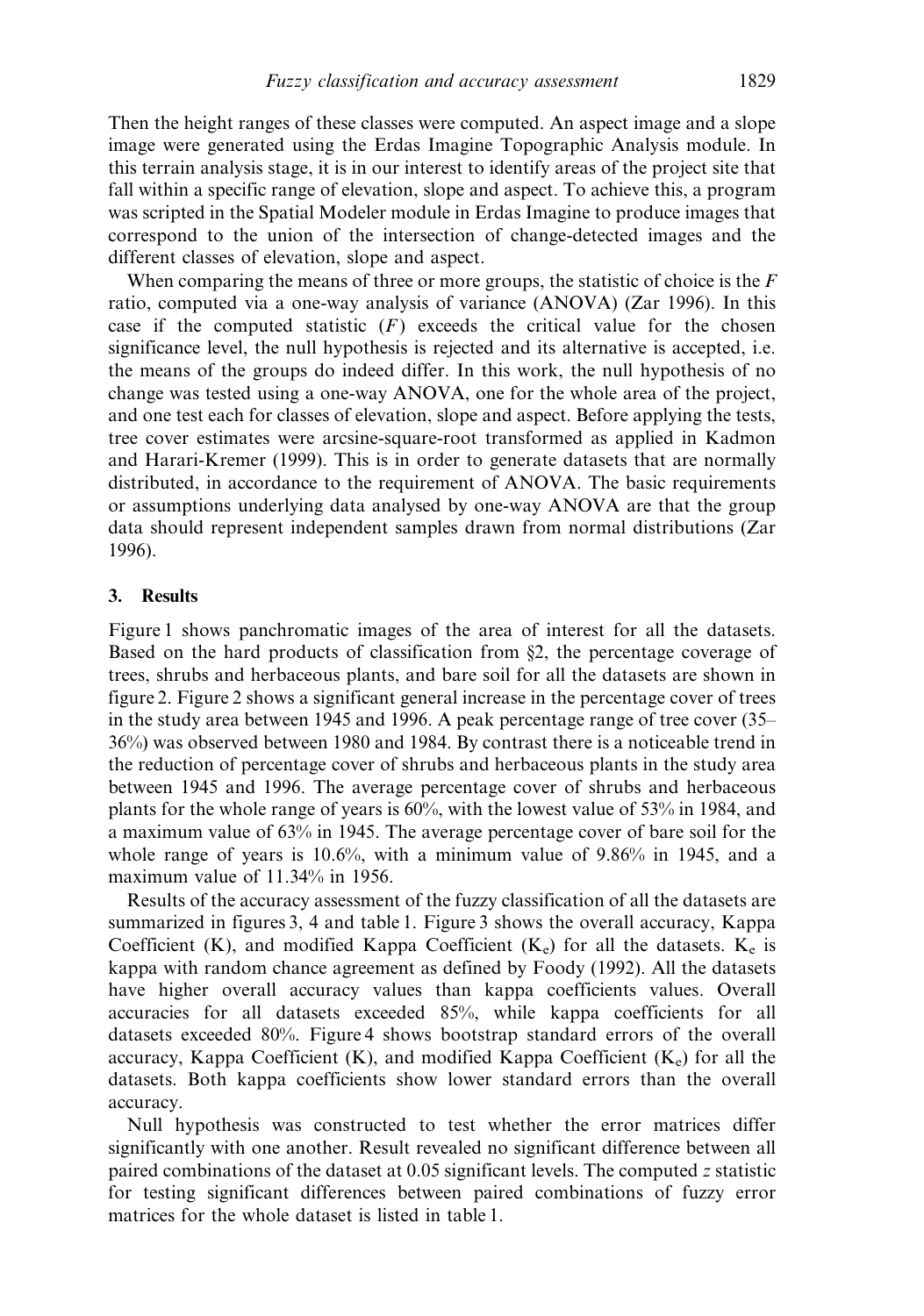



Figure 1. Panchromatic images of area of interest for  $(a)$  1945,  $(b)$  1956,  $(c)$  1965,  $(d)$  1967, (e) 1980, (f) 1984 and (g) 1996 datasets.

From the hard classification products of §2, thematic images of classes of trees only for all the datasets are shown in figure 5. In figure 5, dark patches represent trees, and white patches represent areas of no trees. The class of trees only was used to build grid images of percentage tree cover. A one-way ANOVA was carried out to test whether the grid images of all the datasets were actually different. Result  $(F=179.55, p<0.0000)$  strongly supports the alternate hypothesis that the grid images are drawn from populations with different means. Image differencing was then performed with the grid images to yield image differences of grid images between 1945 and all other years, as well as between each subsequent year. Results correspond to the percentage coverage of trees as shown in figure 3.

The height ranges of the generated height classes are shown in table 2. Images showing the areas of grid images and the areas of the change-detected image that correspond to different classes of the elevation were generated.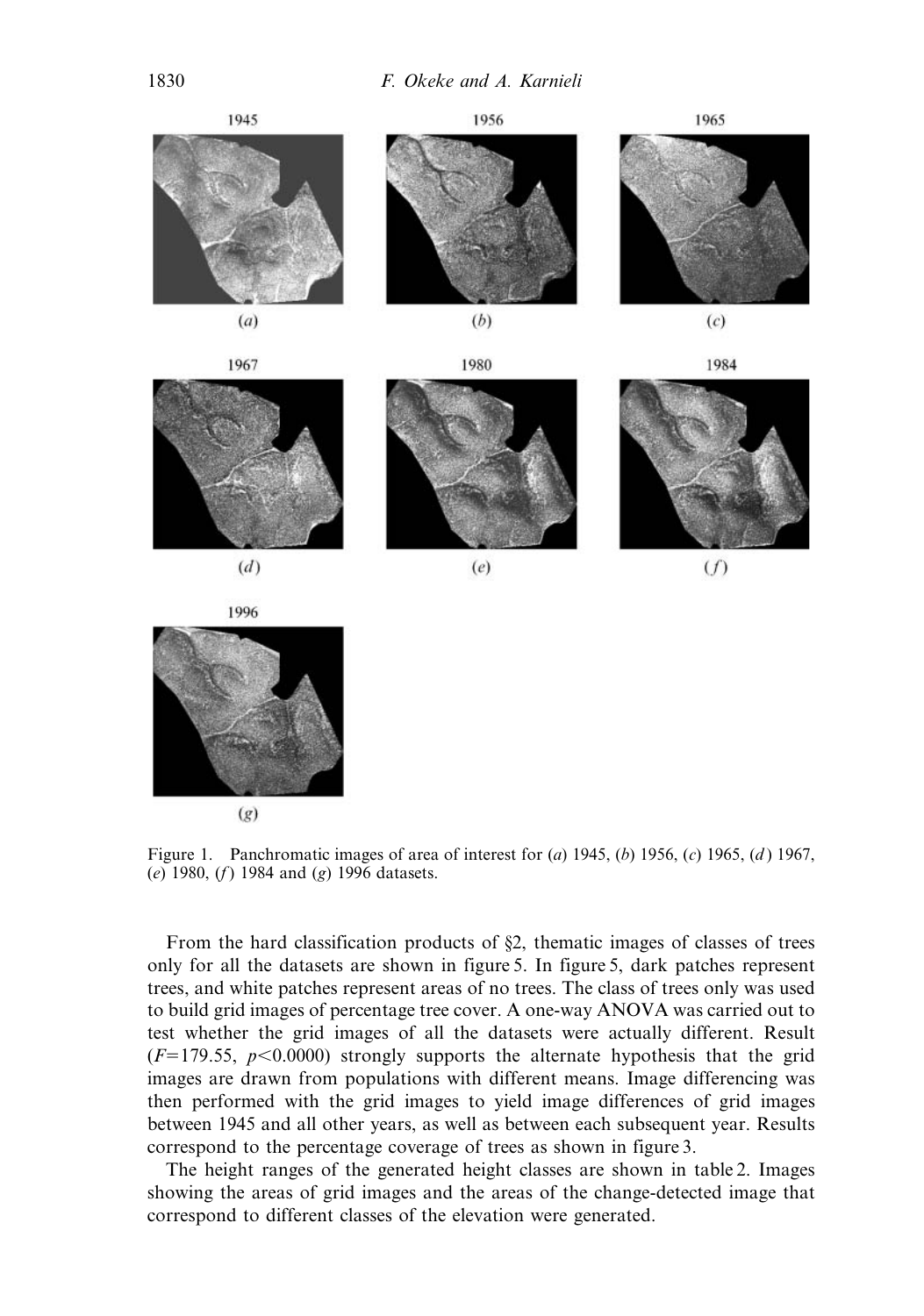

Figure 2. Percentage coverage of trees, shrubs and herbaceous plants, and bare soil for all the datasets.

A one-way ANOVA was carried out to test whether areas of the grid images that correspond to different classes of elevation were different for the whole dataset. The result ( $F=132.65$ ,  $p<0.0000$ ) strongly supports the alternative hypothesis that the grid images corresponding to different classes of elevation are different for the whole dataset. Figure  $6(a)$  shows the percentage coverage of height classes for all years,



Figure 3. Overall accuracy and kappa coefficients for all the datasets.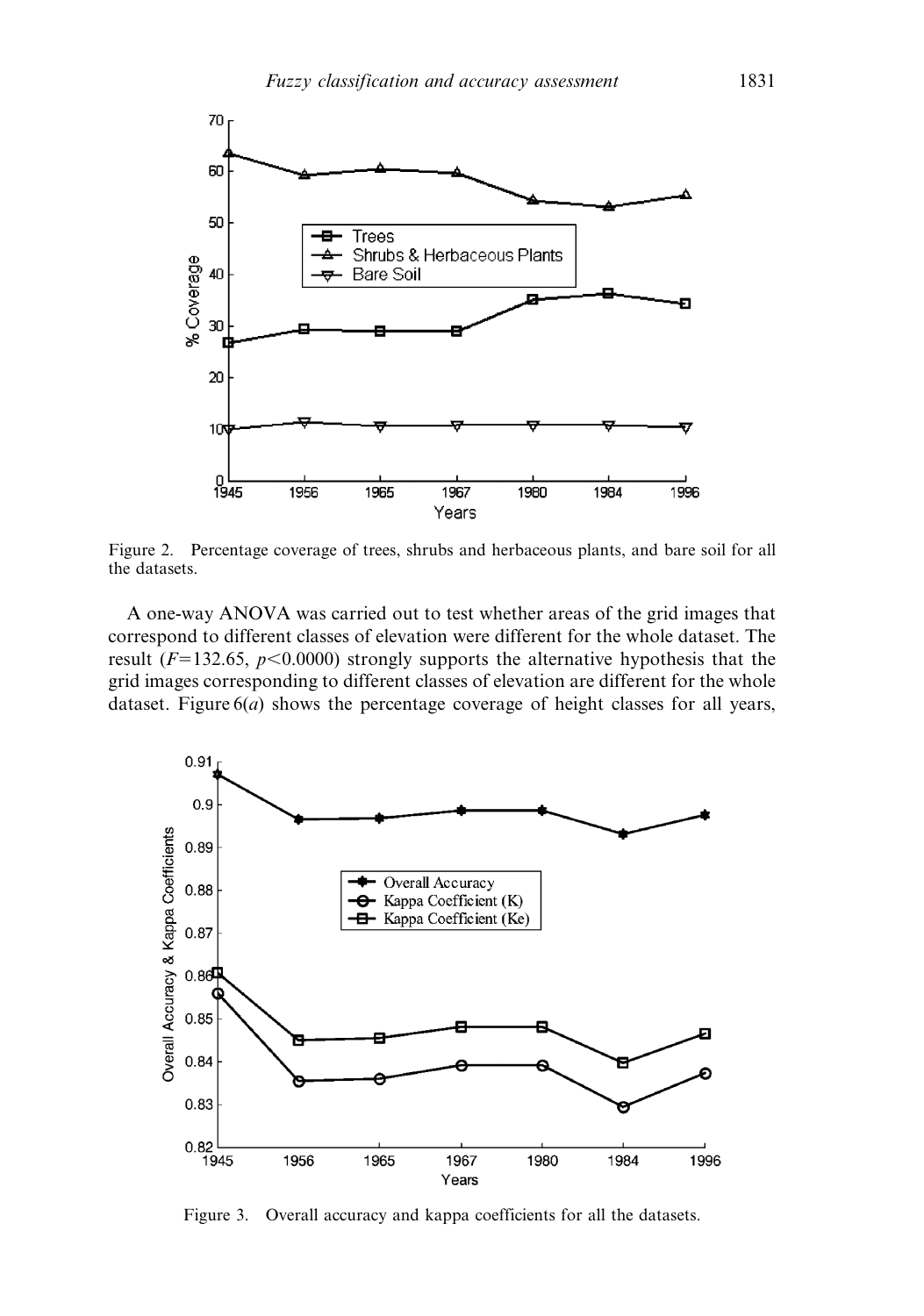

Figure 4. Standard deviations for the overall accuracy and kappa coefficients for all the datasets.

while figure  $6(b)$  shows the percentage changes of tree cover with respect to the classes of elevation from 1945 to each other year, and figure  $6(c)$  shows the percentage changes of tree cover with respect to the classes of elevation between subsequent years.

As in the case of elevation, images showing the areas of grid images and areas of the change-detected image that correspond to different classes of slope were generated for all years. The values of the classes of slope of the project site are shown in table 3.

A one-way ANOVA was again carried out to test whether areas of the grid images that correspond to different classes of slope are different for all years. The result  $(F=96.64, p<0.0000)$  strongly supports the alternative hypothesis that the grid images corresponding to different classes of slope are different for the whole dataset. Figure  $7(a)$  shows the percentage coverage of slope classes for all the years, while

|      | 1945 | 1956 | 1965    | 1967    | 1980 | 1984    | 1996 |
|------|------|------|---------|---------|------|---------|------|
| 1945 |      | 0.55 | 0.13    | 0.37    | 0.63 | 0.50    | 0.91 |
| 1956 |      |      | $-0.39$ | $-0.17$ | 0.09 | $-0.06$ | 0.38 |
| 1965 |      |      |         | 0.22    | 0.47 | 0.34    | 0.74 |
| 1967 |      |      |         |         | 0.26 | 0.11    | 0.54 |
| 1980 |      |      |         |         |      | $-0.16$ | 0.29 |
| 1984 |      |      |         |         |      |         | 0.45 |
| 1996 |      |      |         |         |      |         |      |

Table 1. Z statistics for testing significant differences between paired combinations of fuzzy error matrices for all the datasets.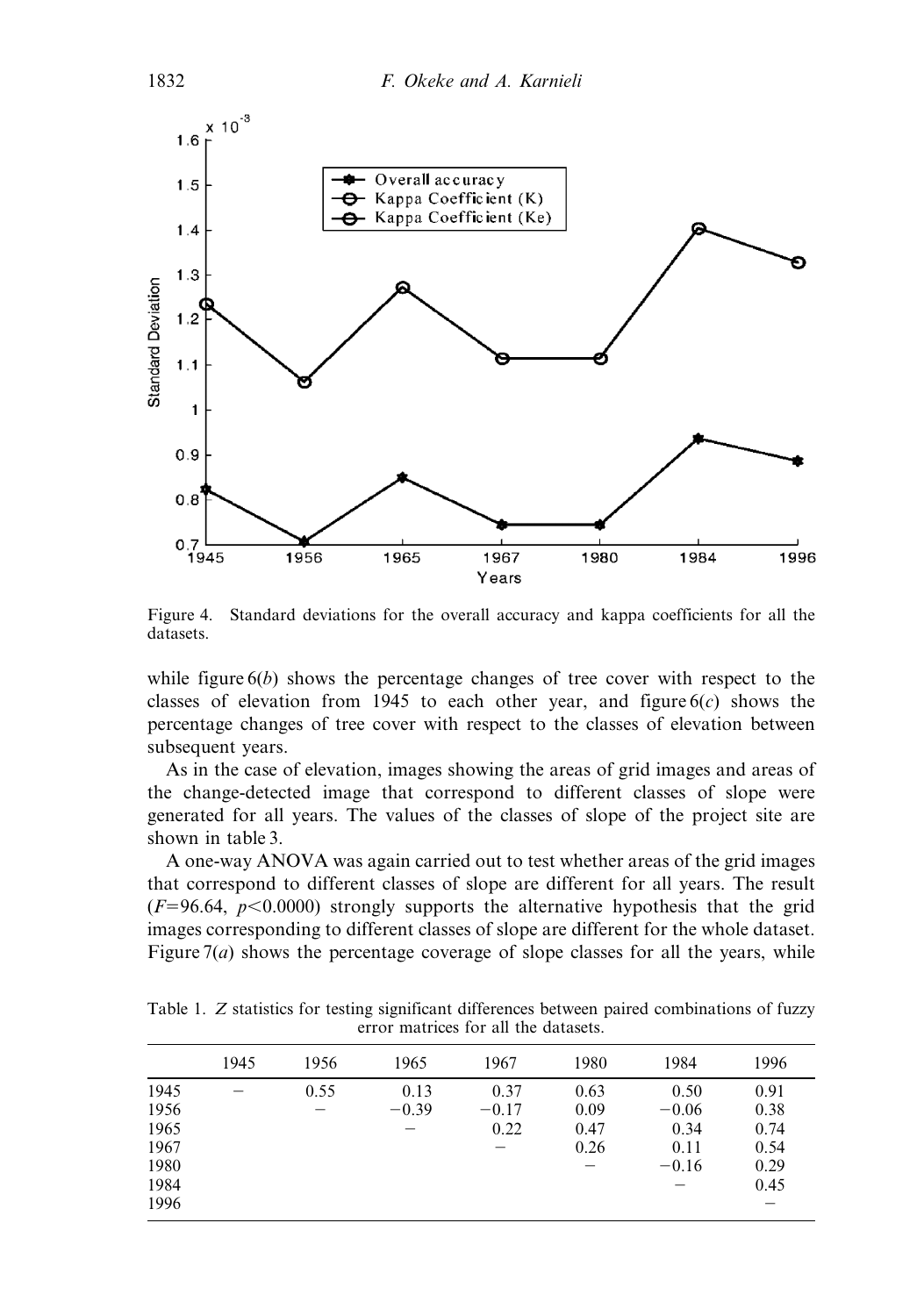

 $(g)$ 

Figure 5. Hard products of tree classes for (a)  $1945$ , (b)  $1956$ , (c)  $1965$ , (d)  $1967$ , (e)  $1980$ , (f) 1984 and (g) 1996 datasets.

figure  $7(b)$  shows the percentage changes of tree cover with respect to the classes of slope from 1945 to each other year, and figure  $7(c)$  shows percentage changes of tree cover with respect to the classes of slope between subsequent years.

Again, images showing the areas of grid images and areas of the change-detected image that correspond to different classes of aspect were generated for all the years. The values of the 5 classes of aspect of the project site are shown in table 4 below.

|                       |        | Class 1 Class 2 Class 3 Class 4 Class 5 Class 6 Class 7 |                             |               |        |
|-----------------------|--------|---------------------------------------------------------|-----------------------------|---------------|--------|
| Maximum height<br>(m) |        | 341.05 350.70 357.31 363.21 369.16 377.01               |                             |               | 390.97 |
| Minimum height<br>(m) | 308.49 |                                                         | 341.05 350.70 357.31 363.21 | 369.16 377.01 |        |

Table 2. Height ranges of the seven elevation classes.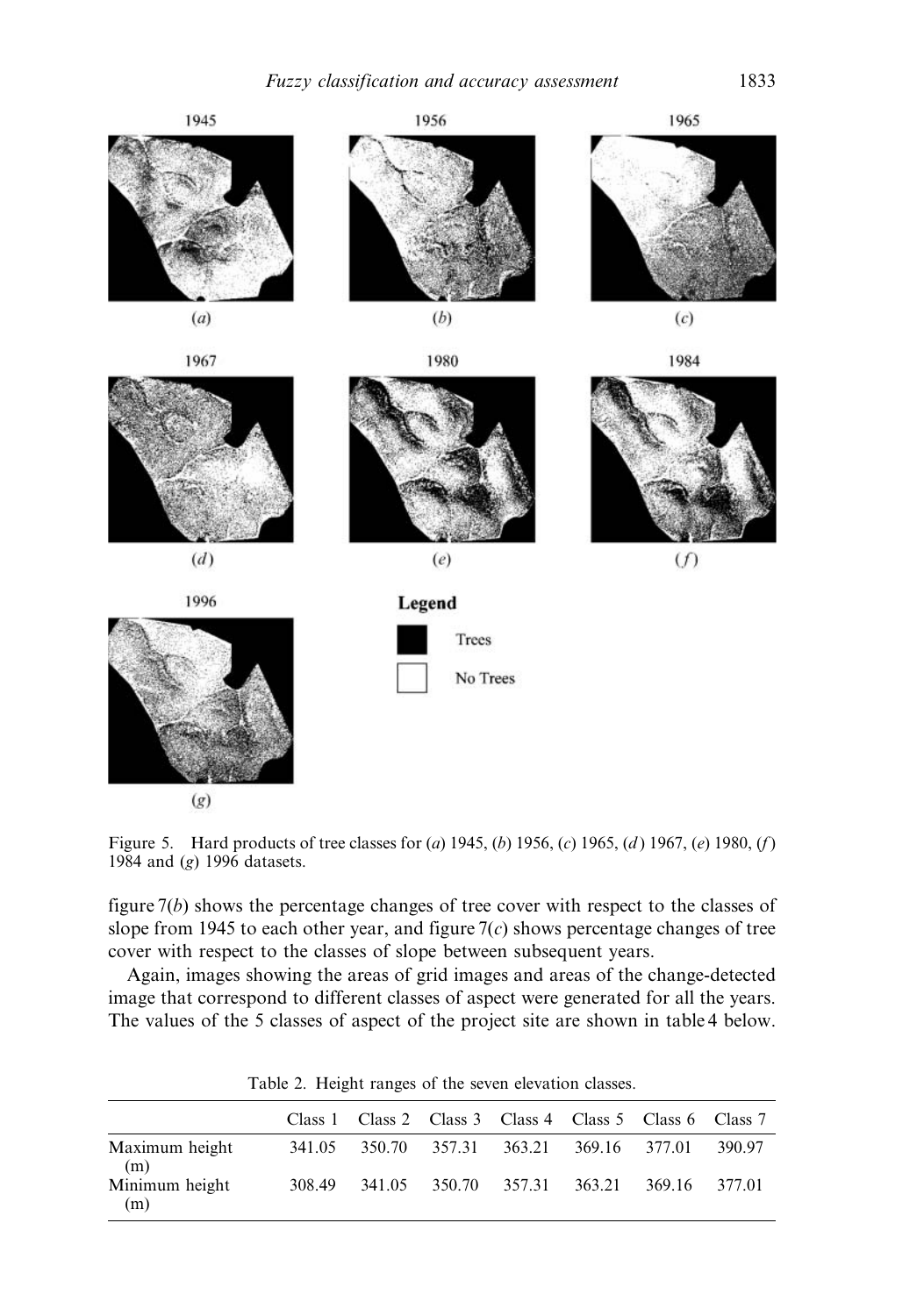

Figure 6. (a) Percentage coverage of elevation classes for all years. (b) Percentage changes of tree cover with respect to the classes of elevation (from 1945 to every other year). (c) Percentage changes of tree cover with respect to the classes of elevation (between subsequent years).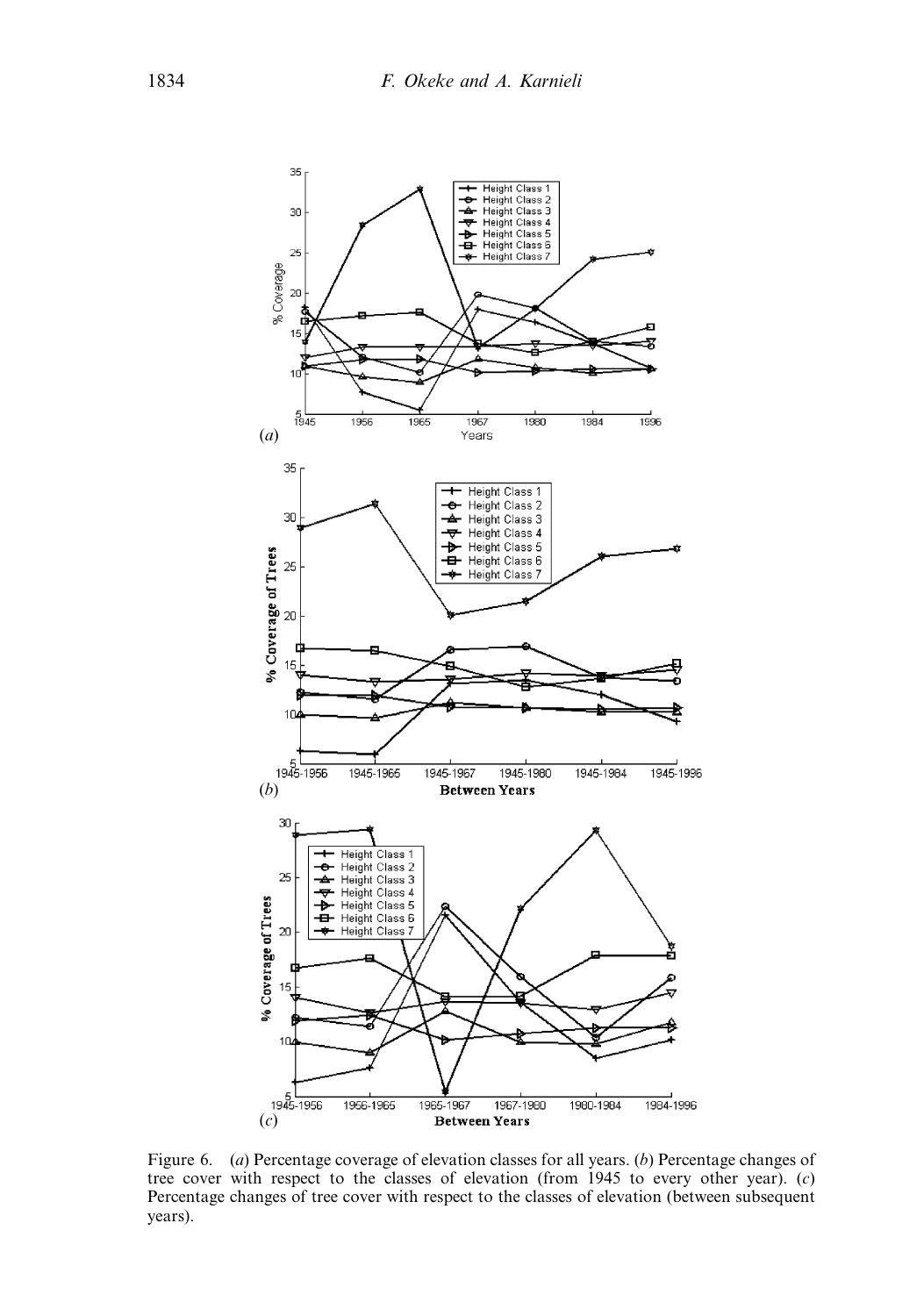| Slope classes | Slope values |  |  |  |
|---------------|--------------|--|--|--|
|               | $0 - 10$     |  |  |  |
| 2             | $11 - 20$    |  |  |  |
| 3             | $21 - 30$    |  |  |  |
| 4             | $31 - 45$    |  |  |  |
|               | $46 - 90$    |  |  |  |

Table 3. The five slope classes.

As above, a one-way ANOVA was carried out to test whether areas of the grid images that correspond to different classes of aspect were different. The result  $(F=67.26, p<0.0000)$  strongly supports the alternative hypothesis that the grid images corresponding to different classes of aspect are different for the whole dataset. Figure  $8(a)$  shows the percentage coverage of aspect classes for all years, while figure  $8(b)$  shows the percentage changes of tree cover with respect to the classes of aspect from 1945 to each other year, and figure  $8(c)$  shows the percentage changes of tree cover with respect to the classes of aspect between subsequent years.

#### 4. Conclusion

This paper presents the practical application to the algorithms developed in Part I, and is based on the assessment of quantitative tree changes with respect to topography of part of the Adulam Nature Reserve, Israel from 1945 to 1996. The result of this study is an input to ongoing ecological studies to determine the rate and pattern of tree invasion of plant species in the Adulam Nature Reserve, Israel. Results show a significant general increase in percentage cover of trees in the study area between 1945 and 1996. A peak percentage range of tree cover (35–36%) was observed between 1980 and 1984.

The results of the analysis of tree changes with respect to topography show statistically significant interaction between topography and rate of change of tree cover. It is observed that the percentage tree cover on the highest elevation class (377.01 m–390.97 m) was the largest for positive tree cover changes, for the periods 1945–1956, 1945–1965, 1945–1967, 1945–1980, 1945–1984, 1945–1996. Also height classes 1 (308.49–341.05 m) and 3 (350.70–357.31 m) recorded the least percentage tree cover for positive changes of tree cover between the above stated periods. The same observations are made for the periods 1956–1965, 1967–1980, 1980–1984, 1984–1996. The period between 1965 and 1967 did not show this pattern.

Topographic analysis of this study also reveals that about 75% of positive changes in tree cover for the project site occurred in the area with a slope value range of 0– 10. This observation is for the periods 1945–1956, 1945–1965, 1945–1967, 1945– 1980, 1945–1984, and 1945–1996, as well as for the periods 1956–1965, 1967–1980,

| Aspect classes         | Aspect values $(°)$ |
|------------------------|---------------------|
| 1. North Facing Slopes | $0-45, 315-360,$    |
| 2. East Facing Slopes  | $45 - 135$          |
| 3. South Facing Slopes | $135 - 225$         |
| 4. West Facing Slopes  | $225 - 315$         |
| 5. Flat Surface        | 361                 |

Table 4. The five aspect classes.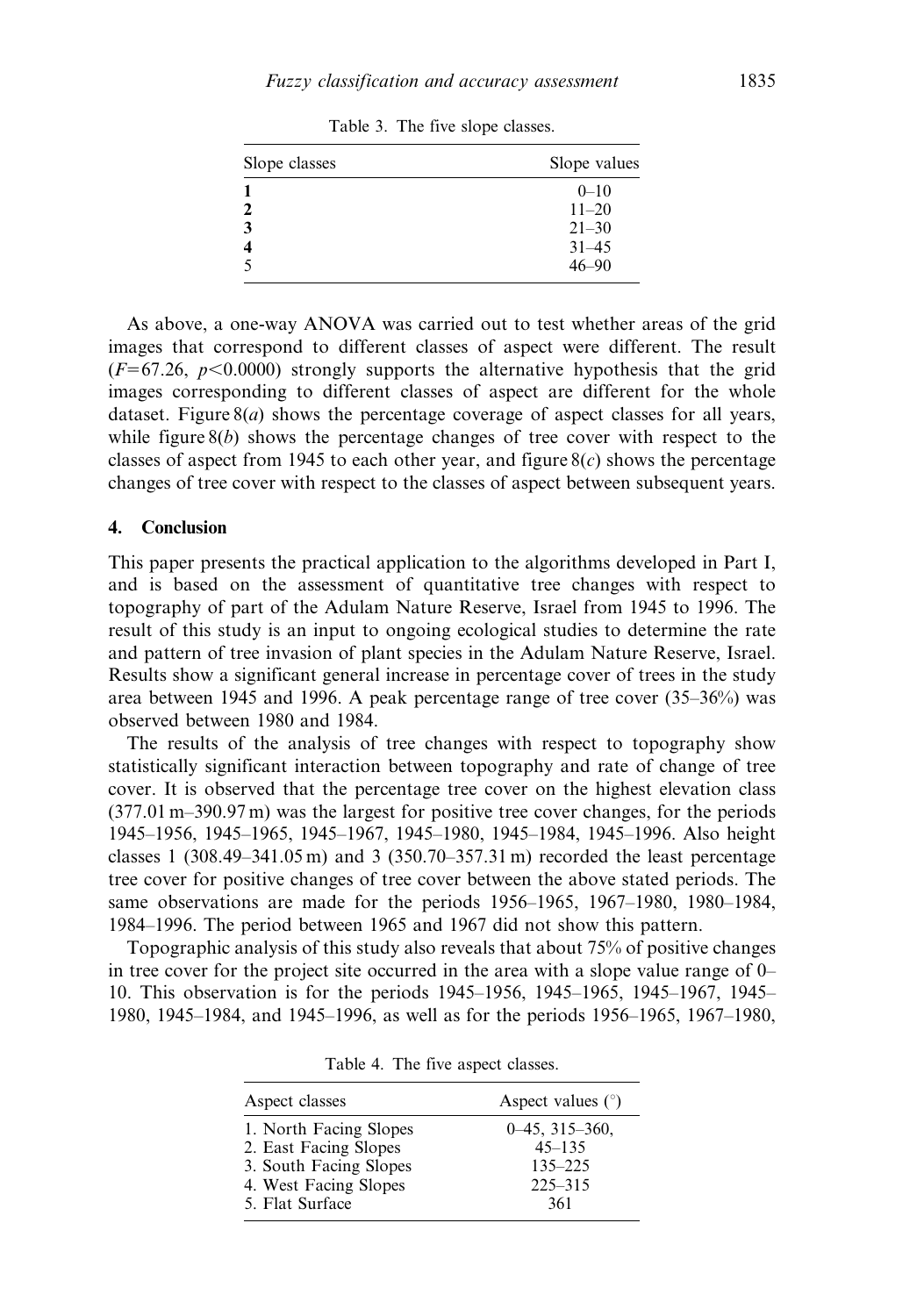

Figure 7. (a) Percentage coverage of slope classes for all years. (b) Percentage changes of tree cover with respect to classes of slope (from 1945 to every other dataset). (c) Percentage changes of tree cover with respect to classes of slope (between subsequent years).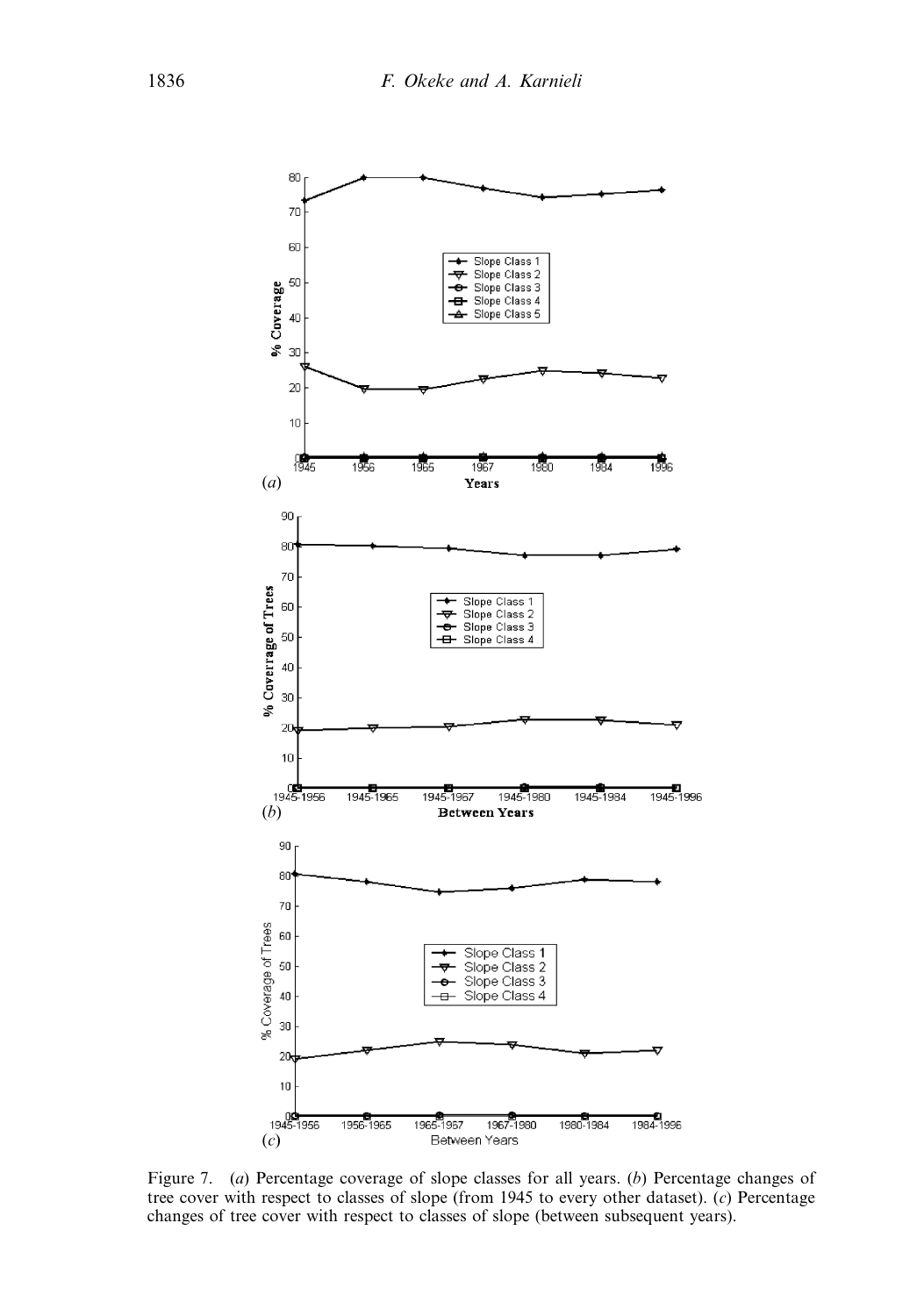

Figure 8. (a) Percentage coverage of aspect classes for all years. (b) Percentage changes of tree cover with respect to classes of aspect (from 1945 to every other year). (c) Percentage changes of tree cover with respect to classes of aspect (between subsequent years).